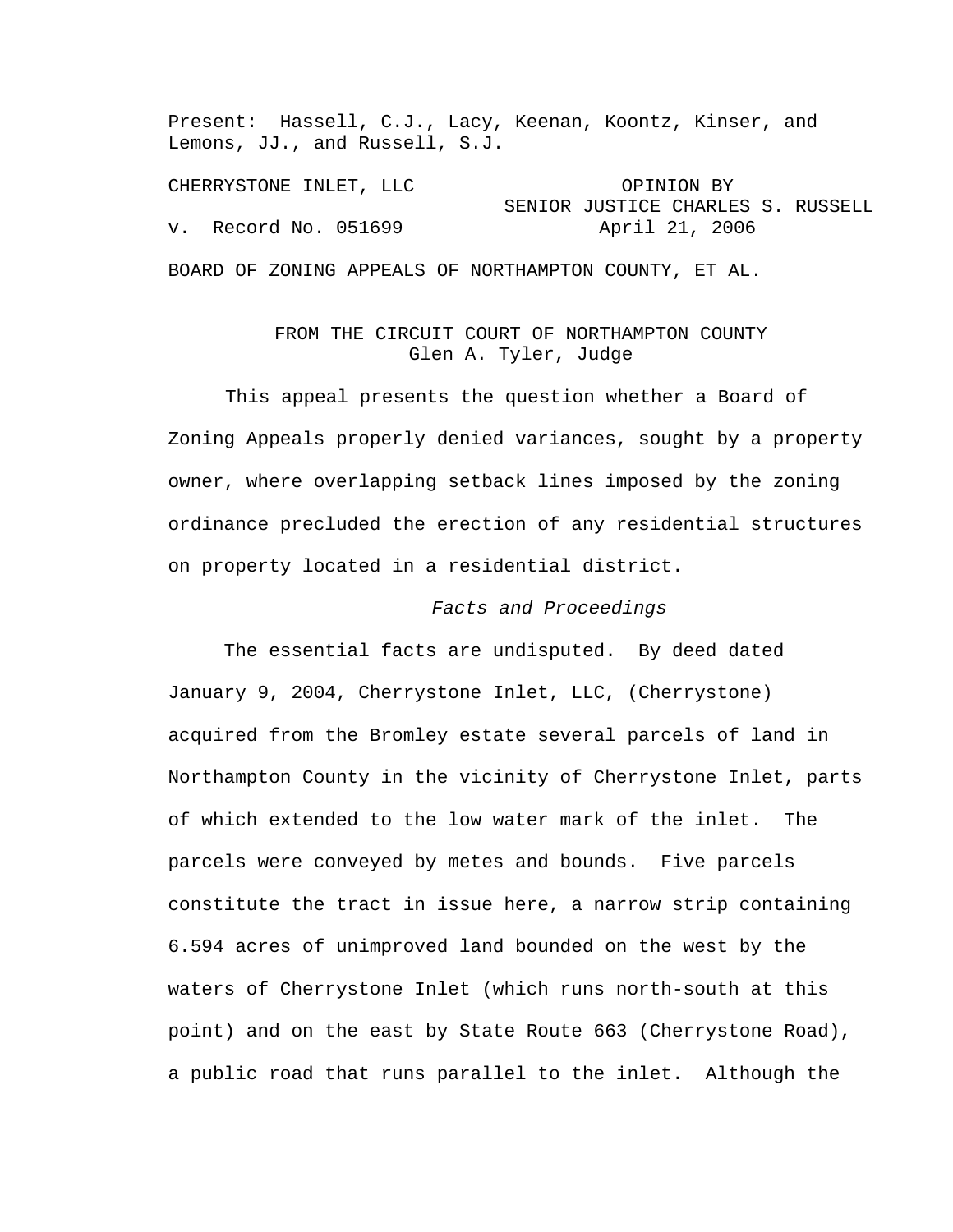parcels were conveyed by metes and bounds, the evidence indicated that they were shown on the tax maps as individual lots (the Bromley lots). $^1$ 

When Cherrystone acquired the property, it was aware that the Bromley lots were zoned "Rural Village-Rural Residential" (RV-RR), a restrictive residential classification in the Northampton County zoning ordinance. Cherrystone was also aware that no residences could be built upon the lots unless variances could be obtained, because they were subject to zoning setback requirements that rendered them "unbuildable."

In 1988, the General Assembly adopted the Chesapeake Bay Preservation Act, Code § 10.1-2100, et seq. (The Bay Act). Pursuant to its provisions, the subject property was included within a "Chesapeake Bay Preservation Area" which subjected it to certain criteria and regulations for the protection of water quality promulgated by the Chesapeake Bay Local Assistance Board. The Board of Supervisors of Northampton

 $\overline{\phantom{a}}$  $1$  Counsel for Cherrystone stated in argument at the bar of this Court that the Bromley estate, Cherrystone's predecessor in title, had never subdivided the land in question. The record fails to disclose the chain of title to these lots, and shows no reason for their designation as individual lots on the tax maps. The record before the BZA contains a "Boundary Survey" of the Bromley property, dated December 9, 2003, before Cherrystone's purchase. It shows the property divided into five parcels, ranging in size from 0.302 acre up to 2.301 acres, identified only by tax map references. Those parcels bear no discernable relationship to the lots for which variances were sought.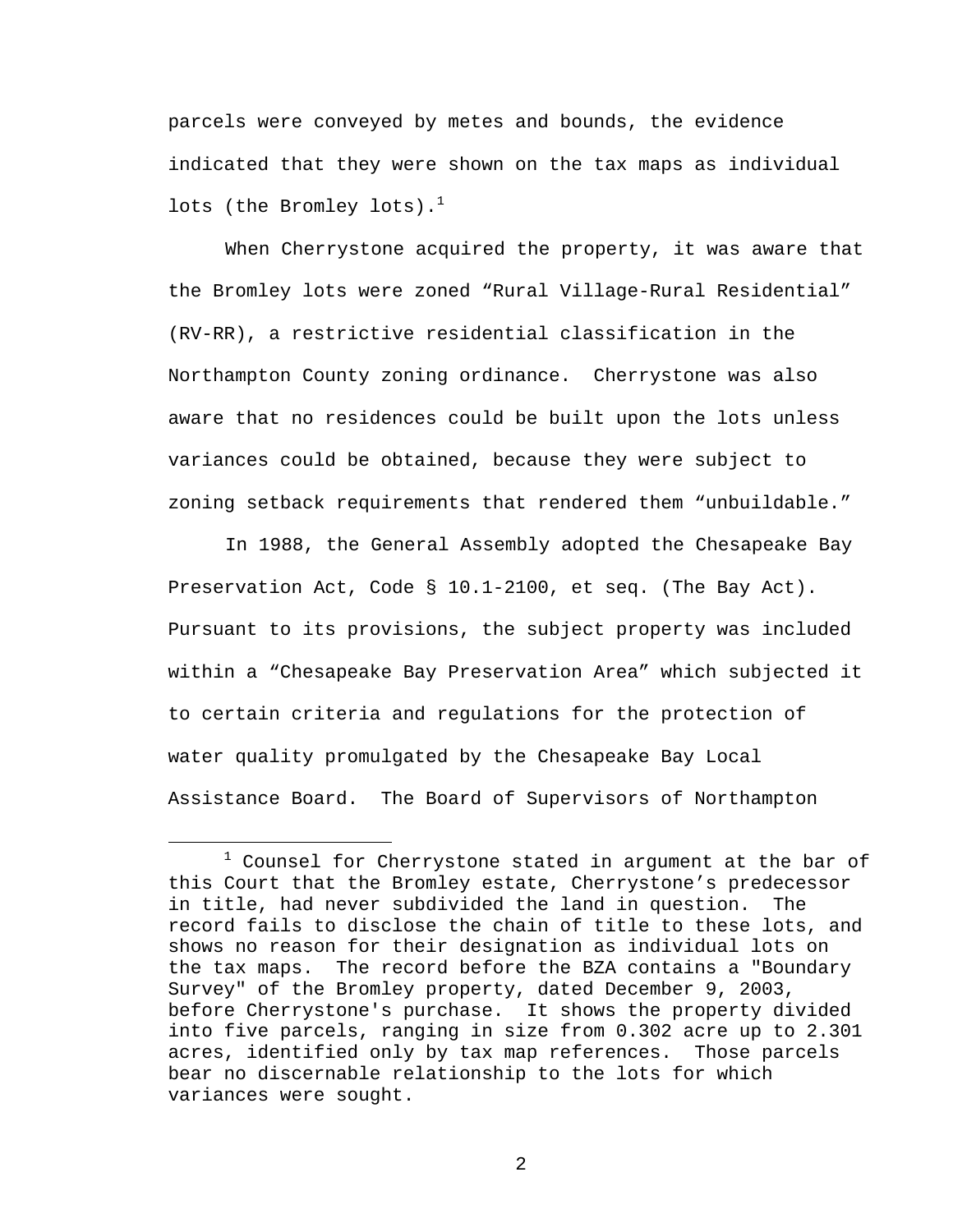County, as required by the Bay Act, incorporated those regulations into its zoning ordinance, effective December 28, 2000. The applicable part of the zoning ordinance imposed a building setback upon the Bromley lots 110 feet landward from the shoreline of Cherrystone Inlet. $^2$  The zoning ordinance also imposed a setback of 60 feet from Cherrystone Road. Because the distance from the shoreline to the road was much less than 170 feet on most of the Bromley Lots, the setbacks overlapped, precluding the construction of residential buildings.<sup>3</sup>

Four days after purchasing the Bromley lots in 2004, Cherrystone recorded a plat purporting to subdivide the five Bromley lots into six smaller lots. After receiving objections from the County staff, Cherrystone, on June 30, 2004, recorded a second plat, captioned "Boundary Line Adjustment Plat" resubdividing the property into five new

 $\overline{\phantom{0}}$ 

 $^{\rm 2}$  Regulations promulgated under the Bay Act establish a 100-foot "buffer area" extending landward from the shoreline, which overlaps the 110-foot setback imposed by the zoning ordinance. Variances are authorized for intrusions under very restricted circumstances, but only within the landward 50 feet of the "buffer area" and only upon lots recorded prior to October 1, 1989.

<sup>&</sup>lt;sup>3</sup> Evidence in the record indicated that the Bromley lots, many years ago, might have had sufficient depth to permit residential construction even under the present zoning ordinance, but that beach erosion had severely narrowed them before Cherrystone acquired them in 2004 and that in recent years, high water had extended up to and over the Cherrystone Road, entirely covering the Bromley lots.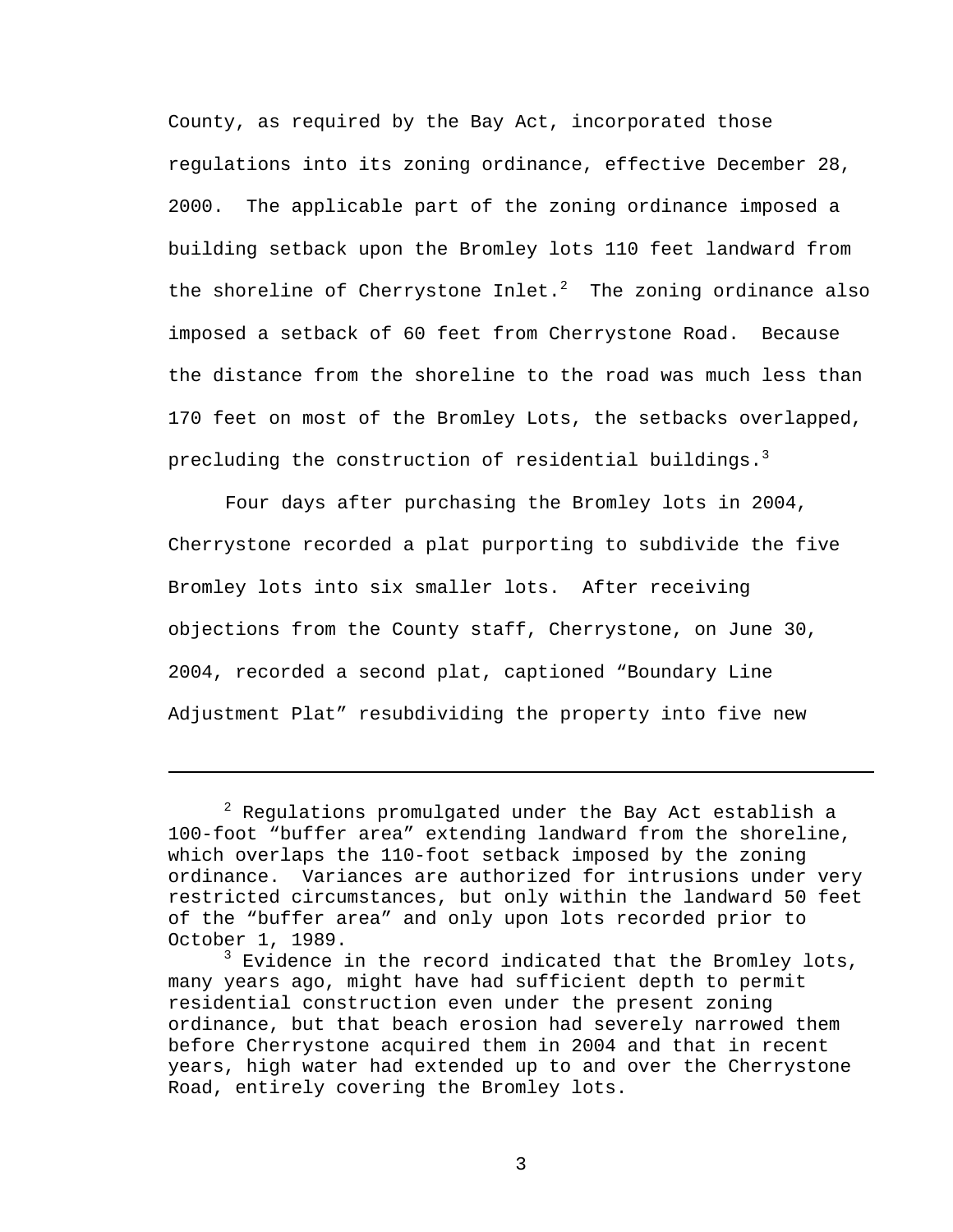lots. Although the shallowness of the lots remained the same, being limited by the distance between the road and the shoreline, the side lines between the lots were substantially different from those of the former Bromley lots.

Only lot 1, of Cherrystone's new lots, had sufficient depth to permit residential construction. Cherrystone applied to the Zoning Administrator for variances from both the shoreline setback and the road setback, as well as from the Bay Act buffer area regulations, for new lots 2, 3, 4 and 5. The Zoning Administrator denied the applications and Cherrystone appealed its decision to the Northampton County Board of Zoning Appeals (BZA). After receiving reports from the County's staff, the BZA held a public hearing on August 2, 2004 at which the variances were unanimously denied.

Cherrystone brought the case before the circuit court by a petition for certiorari. The Board of Supervisors of Northampton County filed a petition to intervene, which the court granted. The circuit court heard the case upon the arguments of counsel, the record of the proceedings before the BZA and additional evidence taken ore tenus. The court found that Cherrystone had failed to rebut the presumption of correctness to which the decision of the BZA was entitled. The court entered an order affirming the BZA's decision to deny the variances. We awarded Cherrystone an appeal.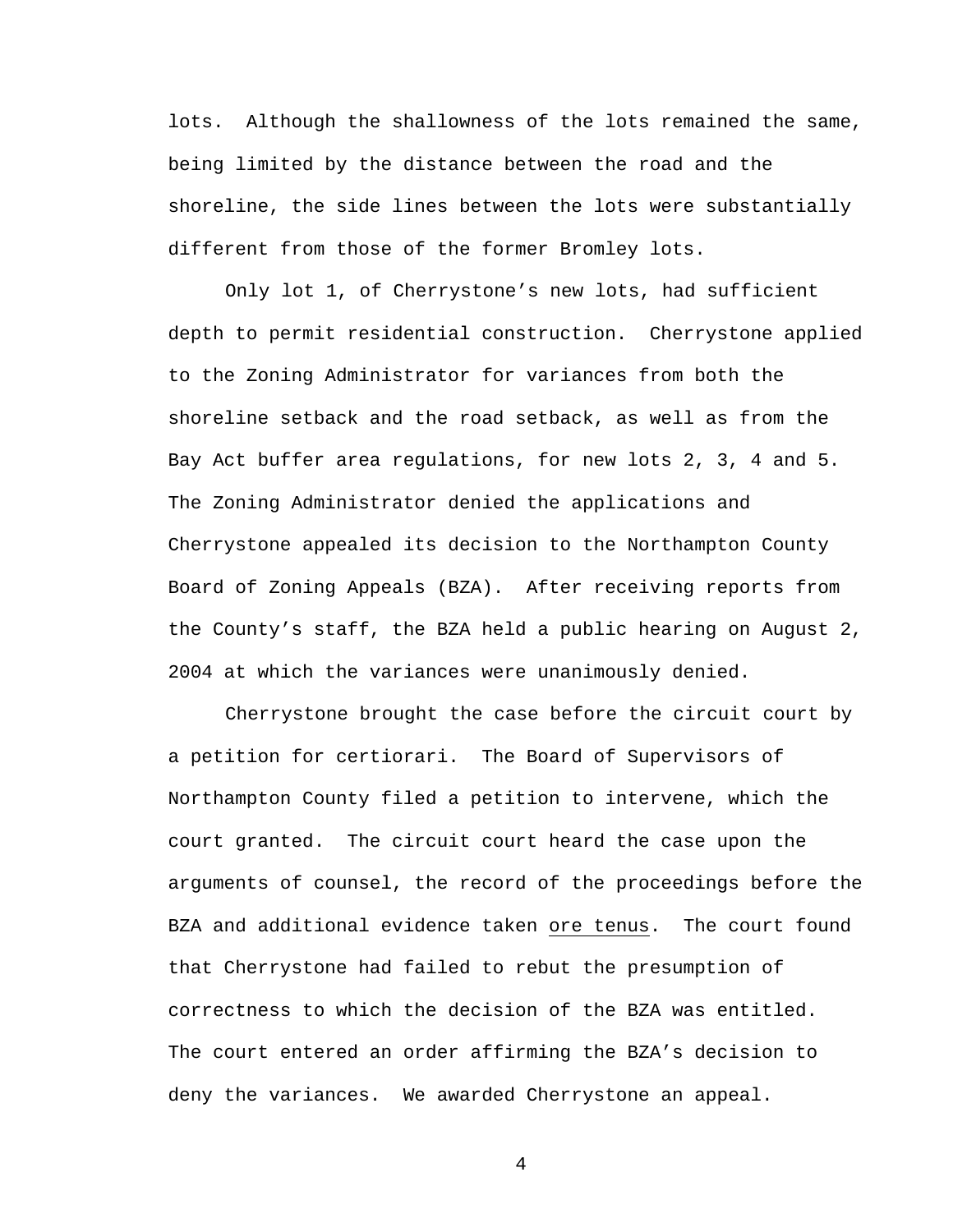## *Analysis*

Cherrystone contends that the evidence before the circuit court was that residential construction was the only reasonable, beneficial use of the lots, taken as a whole, and that the overlapping setbacks imposed by the Bay Act and the zoning ordinance unreasonably interfered with that use. On appeal, Cherrystone argues that it was entitled to variances upon any of three alternative theories based on the language of Code §  $15.2-2309(2)$ : "[B]y reason of the exceptional . . . shallowness [of the lots] at the time of the effective date of the ordinance," or "by reason of . . . other extraordinary situation or condition of the piece of property" or to "alleviate a clearly demonstrable hardship approaching confiscation." The record indicates, however, that the only basis for relief urged by Cherrystone before the BZA and in the circuit court was the impact of the zoning ordinance occasioned by the shallowness of the lots. That basis for relief is conditioned upon the statutory requirement that the ordinance must have affected lots in existence on the effective date of the ordinance.

The BZA and the Board of Supervisors argue that Cherrystone's new lots did not exist when the Bay Act and the zoning ordinances became effective, but were created thereafter, that the deviations sought are unreasonable and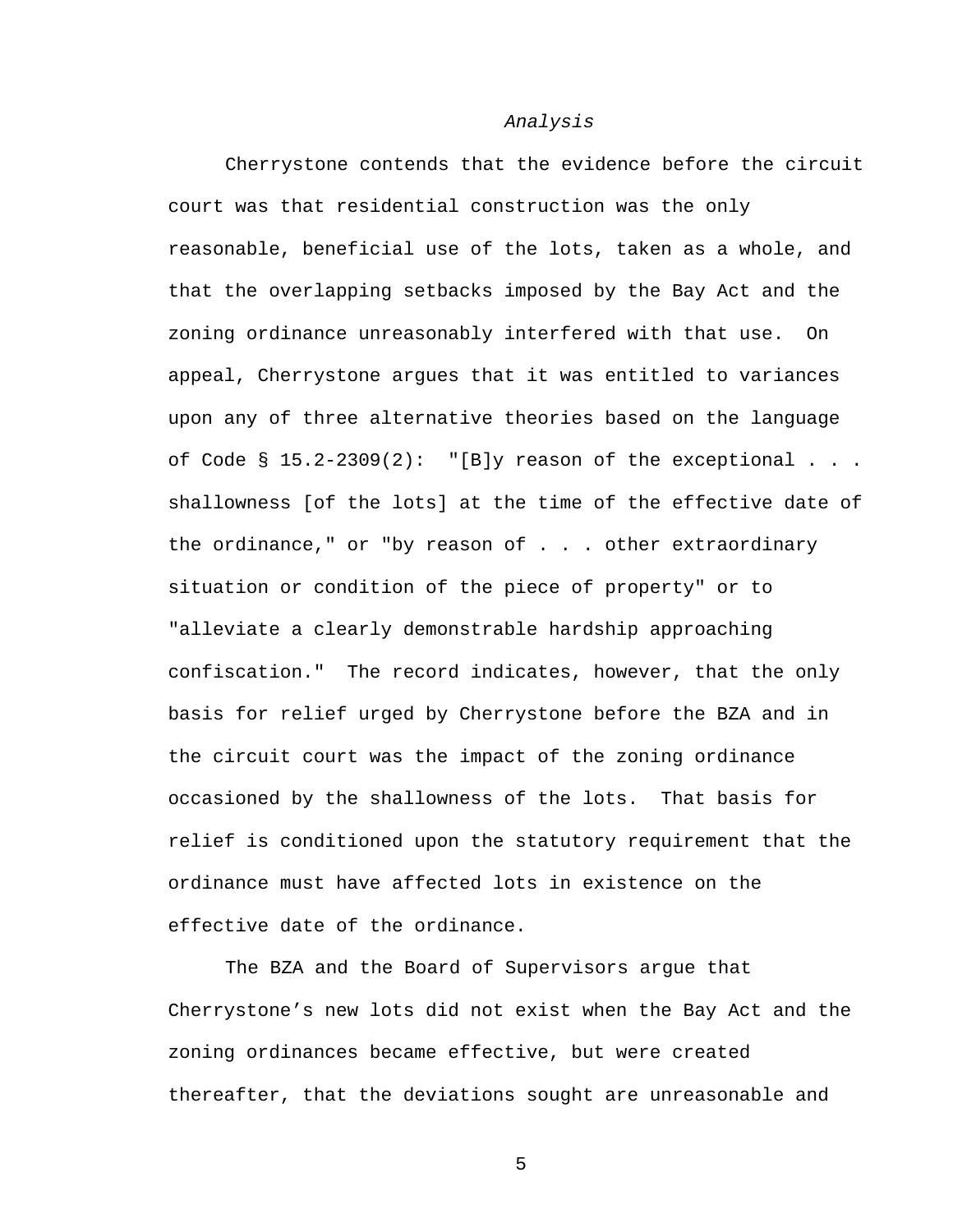not within the spirit of the ordinance, and that Cherrystone did not carry its burden of showing that the setbacks prevented all reasonable beneficial uses of the property.

Upon judicial review of a decision of a board of zoning appeals granting or denying a variance, the board's decision is presumed to be correct. The circuit court's review is limited to a determination whether the board has applied erroneous principles of law or, when the board's discretion is involved, whether the decision is plainly wrong and in violation of the purpose and intent of the zoning ordinance. Spence v. Board of Zoning Appeals, 255 Va. 116, 119-20, 496 S.E.2d 61, 63 (1998) (citations omitted). In proceedings on certiorari in the circuit court, as well as on appeal to this Court, the burden is upon the appealing party to rebut the presumption of correctness to which the board's decision is entitled. Code § 15.2-2314; Masterson v. Board of Zoning Appeals, 233 Va. 37, 44, 353 S.E.2d 727, 732-33 (1987).

Here, the applicant failed to show that the lots for which variances were sought were lots of record in 1988, when the Bay Act became effective. Because of the express language of the Bay Act and Code  $\S$  15.2-2309(2), that failure alone would have precluded variances based upon the shallowness of the lots.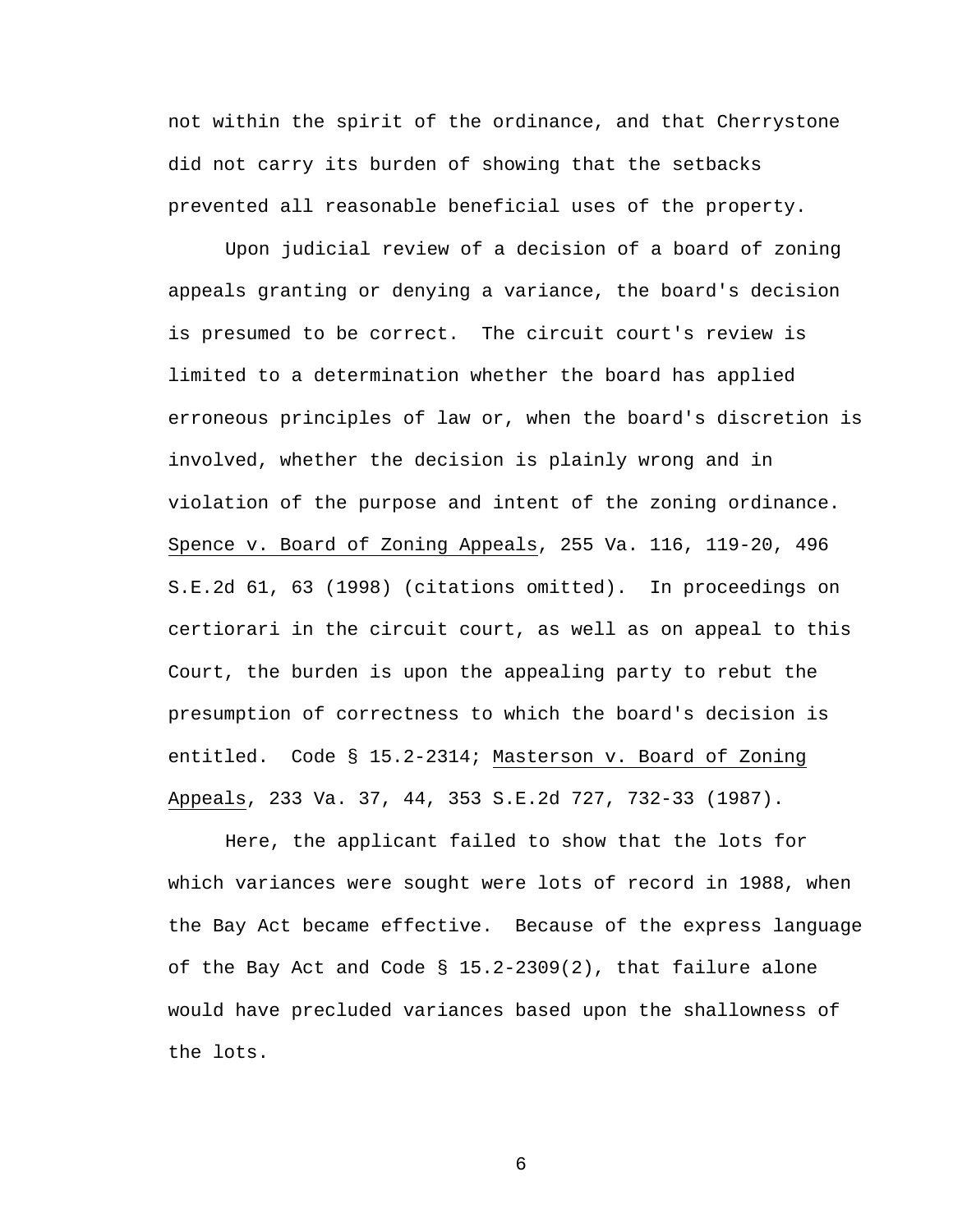Further, the applicant was unable to show that the effect of the zoning ordinance upon its property would, in the absence of the variances sought, "interfere with all reasonable beneficial uses of the property, taken as a whole." In the absence of such a showing, the BZA had no authority to grant variances. Cochran v. Board of Zoning Appeals, 267 Va. 756, 766, 594 S.E.2d 571, 577 (2004). Without considering other uses which the zoning ordinance might permit, it is evident that Cherrystone, rather than subdividing its land into lots, four of which are "unbuildable," could have treated the property as a single 6.594-acre parcel. A residential structure could have been erected, as a matter of right, on that part of the parcel now included in Cherrystone's new Lot 1, which is unaffected by overlapping setbacks, with the remaining land used as a valuable waterfront amenity appurtenant to that structure.

## *Conclusion*

 Because the lots for which the variances were sought did not exist of record on the effective dates of the Bay Act and the zoning ordinance, and because the effect of the zoning ordinance did not interfere with all reasonable beneficial uses of the property, taken as a whole, the circuit court correctly affirmed the decision of the BZA. Accordingly, we will affirm the judgment.